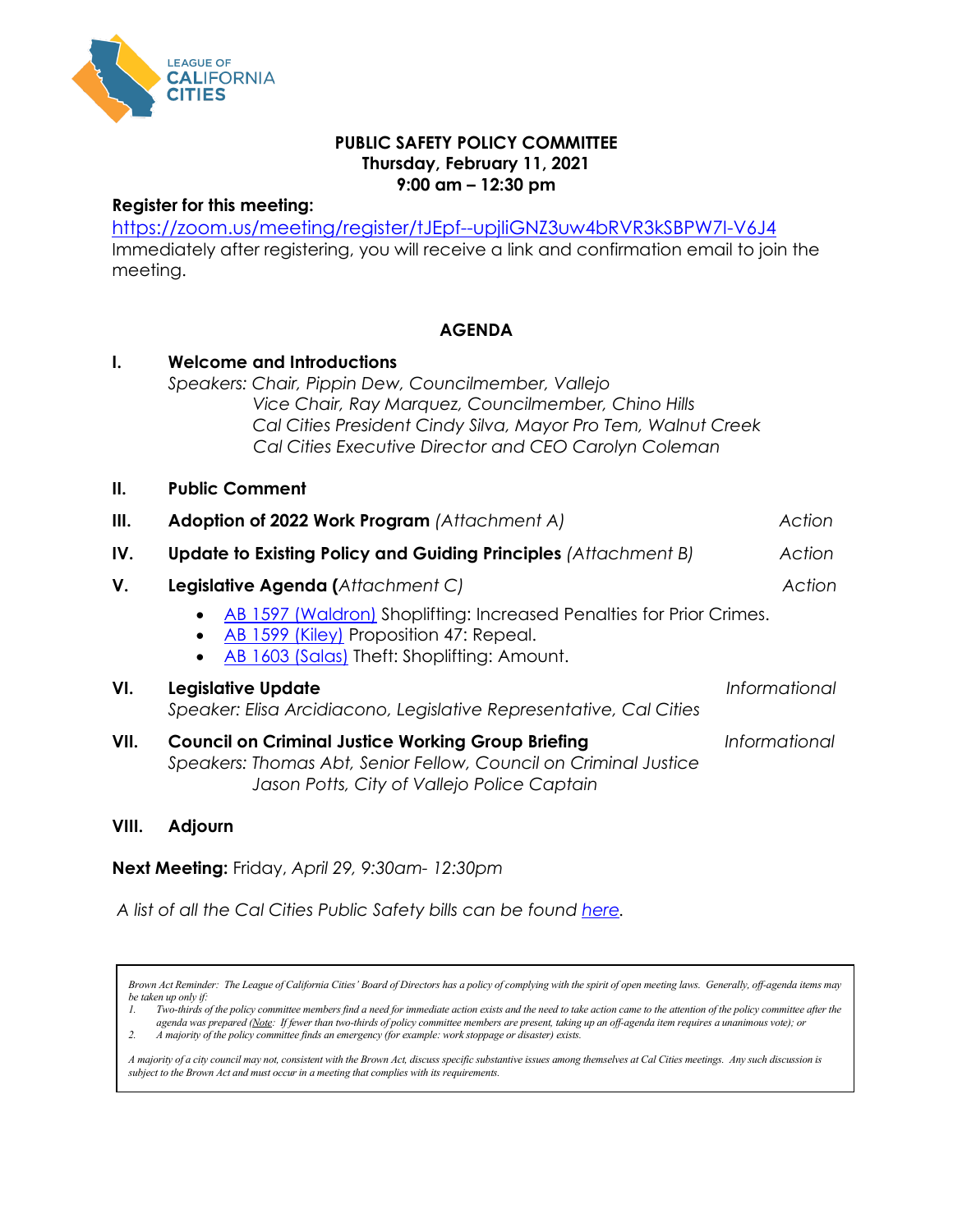

# **Cal Cities Public Safety Committee – 2022 Draft Work Program**

- Support legislative solutions to address the statewide increases in property crimes and crimes against persons.
- Support policies promoting officer safety and accountability as well as recruitment and retention efforts for staffing local agencies.
- Support policies that promote appropriate policing alternatives and resources to build and support community-based systems of care.
- Support policies that deter criminal activity and end cycles of recidivism.
- Support additional tools and resources to address critical community challenges such as homelessness, mental health, substance abuse, cyber security issues, and bridging reentry for previously incarcerated individuals.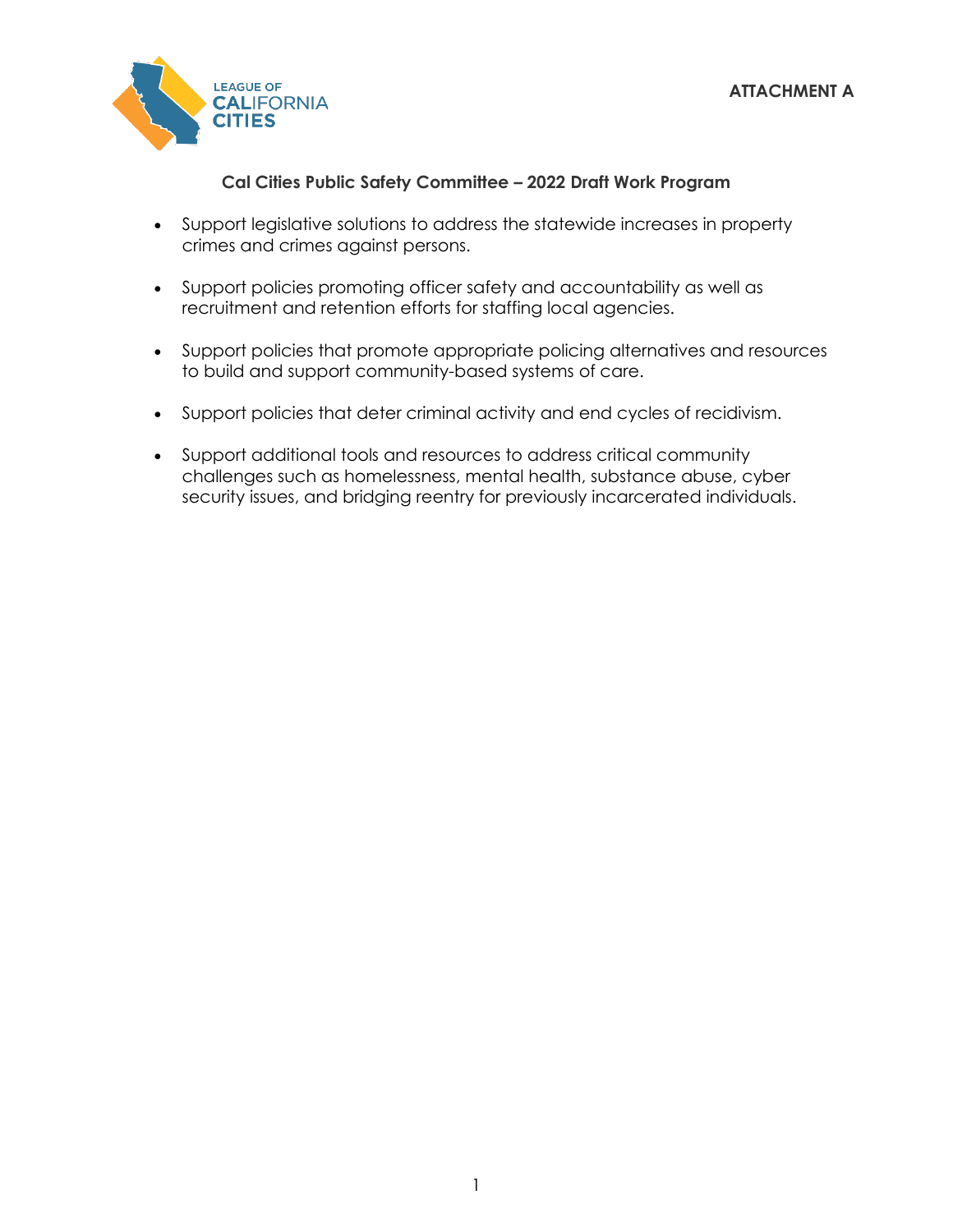

# **Summary of Existing Policies and Guiding Principles February 2022**

# **Public Safety**

*Scope of Responsibility*

The Committee on Public Safety reviews federal and state legislation and issues related to law enforcement, fire and life safety policies, emergency communications, emergency services, disaster preparedness, Indian gaming, and nuisance abatement.

*Summary of Existing Policy and Guiding Principles*

## **Fire Services**

Cal Cities supports the fire service mission of saving lives and protecting property through fire prevention, disaster preparedness, hazardous-materials mitigation, specialized rescue, etc., as well as cities' authority and discretion to provide all emergency services to their communities.

Cal Cities supports and strives to ensure local control of emergency medical services by authorizing cities and fire districts to prescribe and monitor the manner and scope of prehospital emergency medical services, including transport through ambulance services, all provided within local boundaries for the purpose of improving the level of pre-hospital emergency medical service.

Cal Cities supports legislation to provide a framework for a solution to long-standing conflict between cities, counties, the fire service and LEMSA's, particularly by local advisory committees to review and approve the EMS plan and to serve as an appeals body. Conflicts over EMS governance may be resolved if stakeholders are able to participate in EMS system design and evaluation and if complainants are given a fair and open hearing.

Cal Cities supports stored pressure dry chemical fire extinguishers to be serviced and recharged every six years or after each use, whichever occurs first. Additionally, Cal Cities supports requiring a licensed technician to perform the annual external maintenance examination of stored pressure dry chemical fire extinguishers.

Cal Cities opposes legislation, regulations and standards that impose minimum staffing and response time standards for city fire and EMS services since such determinations should reflect the conditions and priorities of individual cities.

Cal Cities supports Emergency 911 systems to ensure cities and counties are represented on decisions affecting emergency response.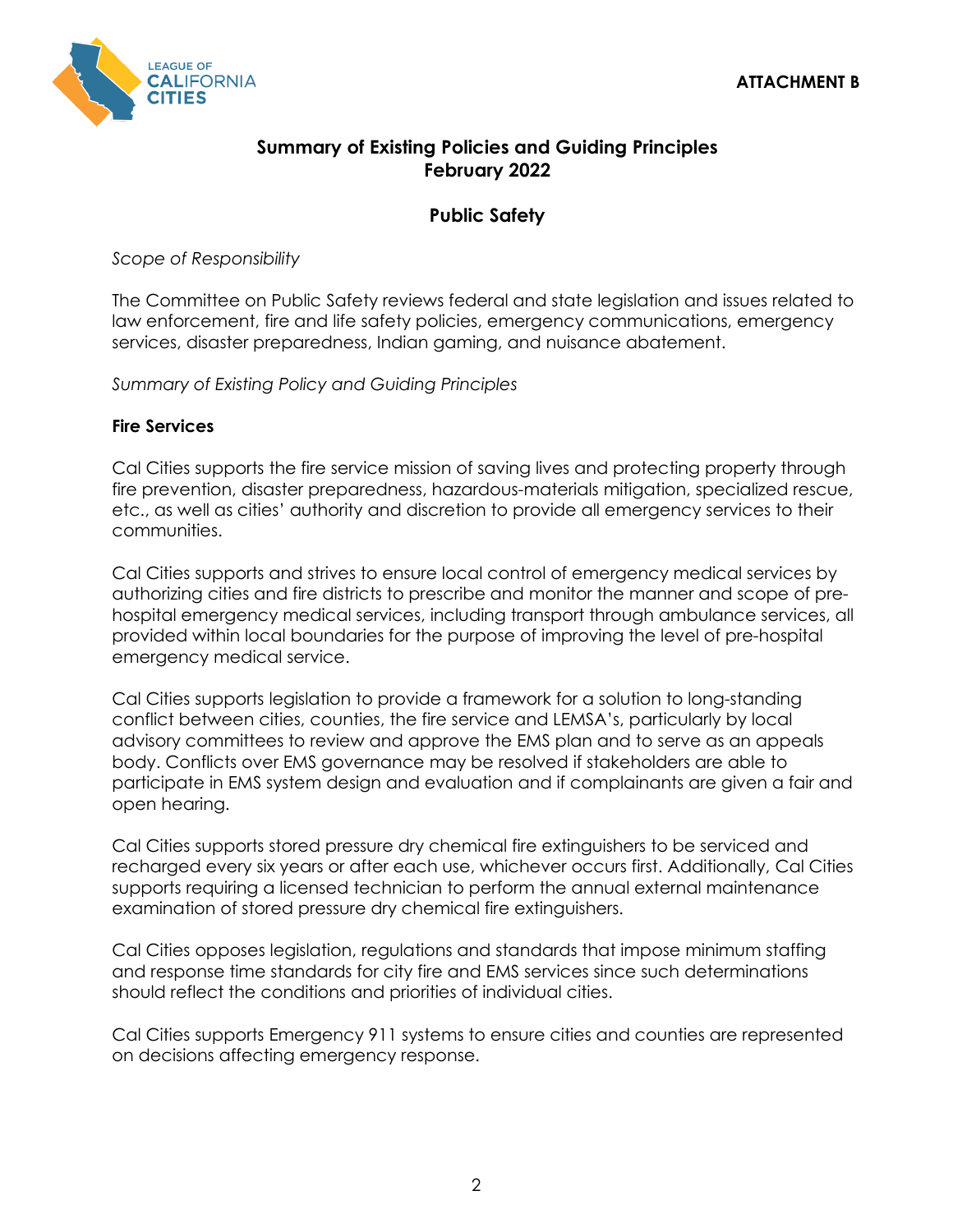Cal Cities supports additional funding for local agencies to recoup the costs associated with fire safety in the community and timely mutual aid reimbursement for disaster response services in other jurisdictions.

Cal Cities supports incentives for homeowners who undertake measures to "harden their homes."

### **Emergency Services and Preparedness**

Cal Cities supports the 2-1-1 California telephone service as a non-emergency, human and community services and disaster information resource. Cal Cities supports "Good Samaritan" protections that include both medical and nonmedical care when applicable to volunteer emergency, law enforcement, and disaster

recovery personnel. Cal Cities also supports providing "Good Samaritan" protections to businesses that voluntarily place automated external defibrillators (AEDs) on their premises to reduce barriers to AED accessibility.

Emergency Communications Interoperability: Cal Cities supports activities to develop and implement statewide-integrated public safety communication systems that facilitate interoperability and other shared uses of public safety spectrum with local, state and federal law enforcement, fire, emergency medical and other public safety agencies.

Cal Cities supports a single, efficient, performance-based state department **(the California Emergency Management Agency)** to be responsible for overseeing and coordinating emergency preparedness, response, recovery, and homeland security activities.

Cal Cities supports efforts to secure additional funding for local agencies to provide training opportunities for appropriate first responder personnel to improve their ability to respond to oil spills, fires, and other hazardous materials accidents.

Cal Cities supports legislation and additional state and federal regulation crafted to ensure that first responders can perform their duties during emergency response operations without interference from unmanned aerial systems, or drones.

Cal Cities supports the authorization of cities to approve and develop Community Paramedicine or Triage to Alternate Destination programs for their jurisdictions.

Cal Cities opposes policies that limit cities' ability to privately contract for emergency medical services.

#### **Law Enforcement**

Cal Cities supports the promotion of public safety through:

• Stiffer penalties for violent offenders, and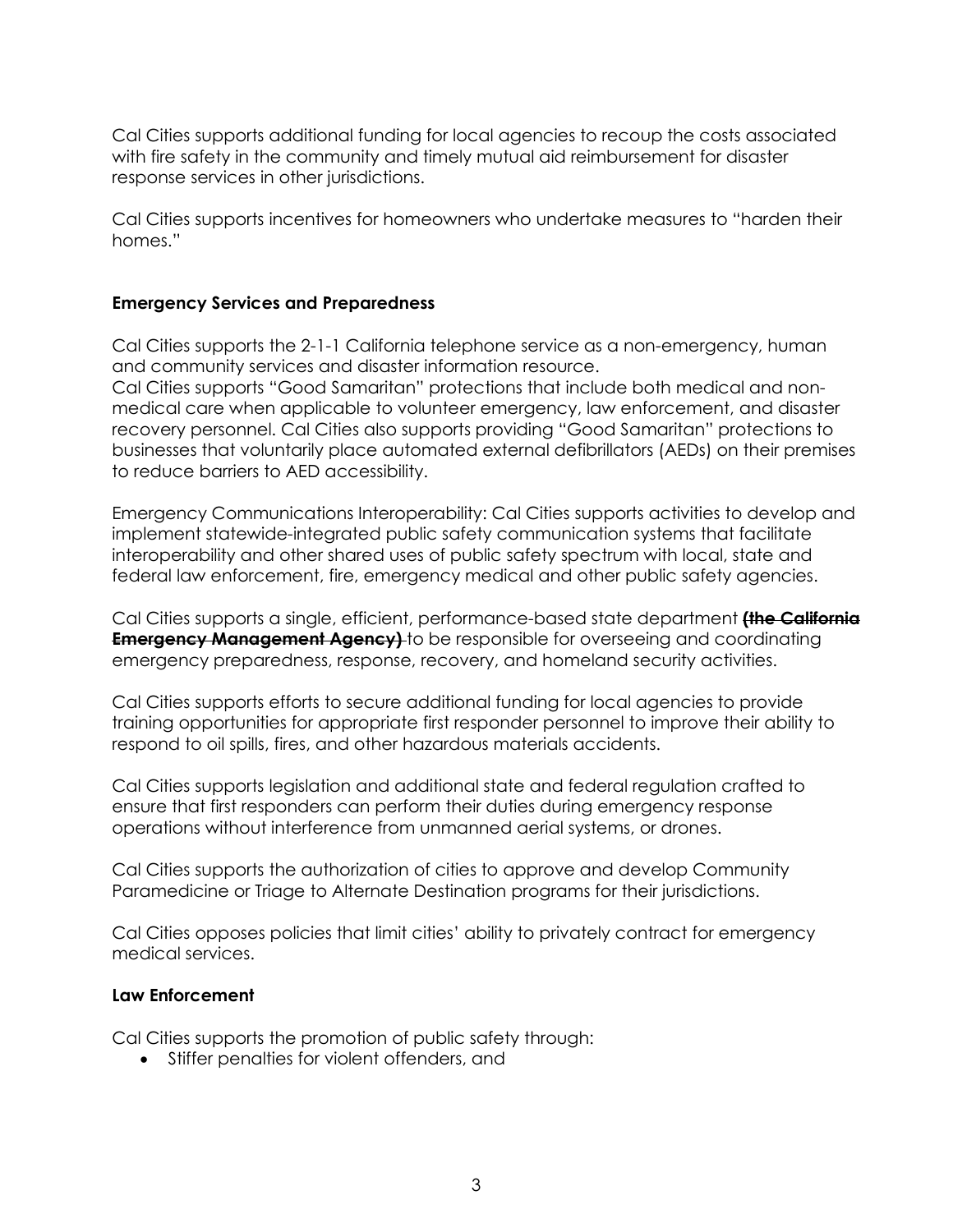• Protecting state Citizens' Option for Public Safety (COPS) and federal Community Oriented Police Services (COPS) funding and advocating for additional funding for local agencies to recoup the costs of crime and increase community safety.

Cal Cities opposes booking fees and continues to seek their repeal, while encouraging localities to pursue resolution of the issues with their respective counties.

Cal Cities supports a local government's ability to double the fine for traffic violations in school zones in an attempt to reduce the speed of drivers and protect our youth.

Cal Cities supports reimbursement by the federal government to local agencies, specifically cities, for the costs associated with incarcerating deportable criminals, including the direct costs associated with processing and booking at the time of arrest.

Cal Cities supports policies that promote a victim's right to seek restitution, create restrictions on the early release of state inmates from incarceration for the purpose of alleviating overcrowding, and limit parole hearing opportunities for state inmates serving a life sentence or paroled inmates with a violation.

Cal Cities supports parolee search and seizure terms, which aids local law enforcement's ability to manage paroled offenders.

Cal Cities supports increased penalties for metal theft, and recognizes that statewide regulation is needed to discourage "jurisdiction shopping". Cal Cities also supports increased record-keeping and reporting requirements for junk dealers, including the collection of thumbprints from sellers.

Cal Cities supports accountability on the part of law enforcement agencies concerning police surveillance technology and policies, as well as related oversight by local governing bodies, but also strongly supports limits on disclosure of the full capabilities of such technology to the general public where such disclosure would compromise the effectiveness of the technology's law enforcement applications.

Cal Cities supports policies that require state government entities to notify local law enforcement about known individuals that are prohibited from owning or possessing a firearm.

Cal Cities supports policies that authorize law enforcement officers to administer opioid antagonist medications.

Cal Cities opposes policies that restrict law enforcement agencies from utilizing surveillance technology that would otherwise enhance their ability to prevent criminal activity.

**In addition to the mental health screening provided by local hiring entities, Cal Cities supports resources and education to support the mental health needs of local public safety personnel.**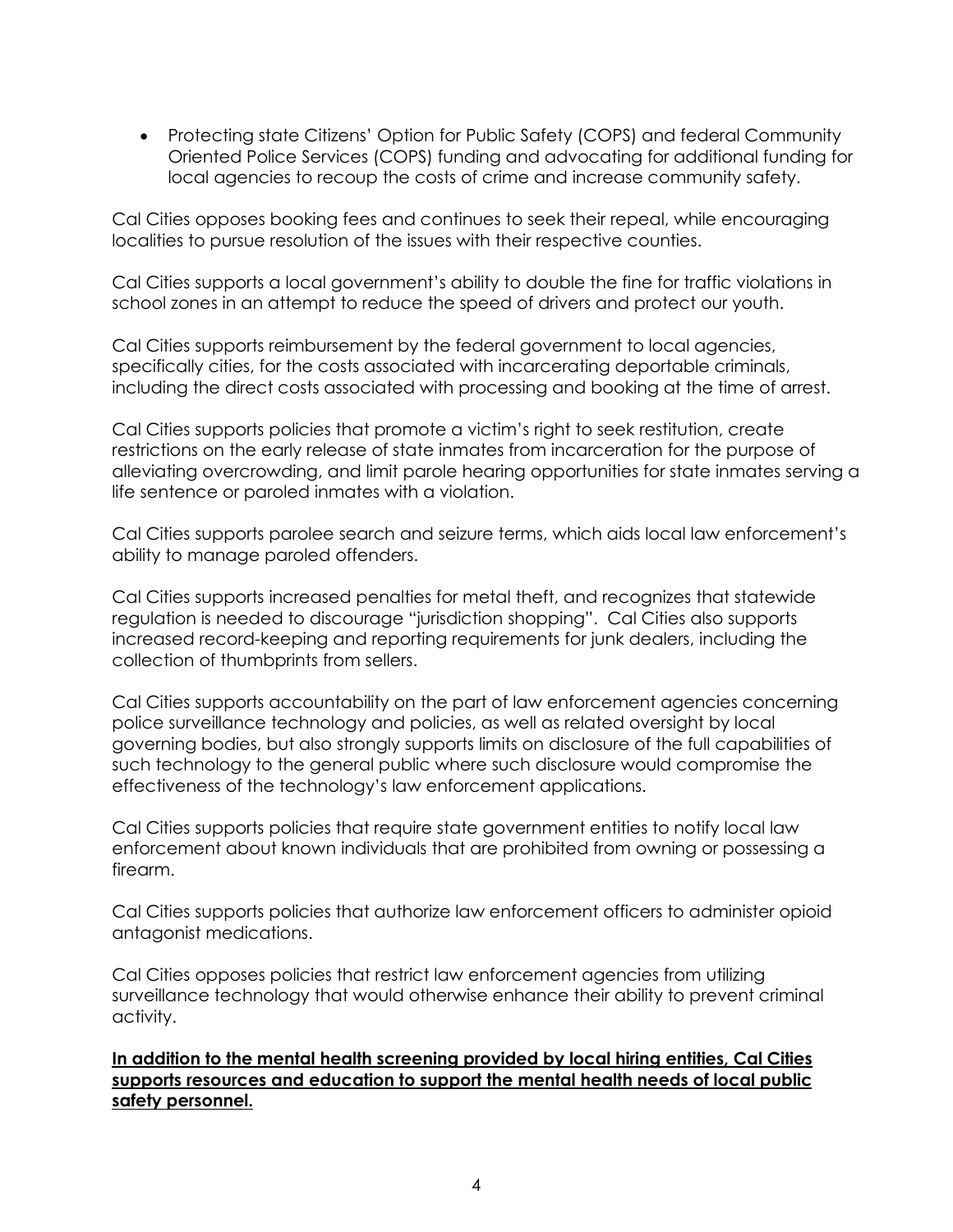## **Cal Cities recognizes the need to establish a peace officer decertification process through POST.**

## **Mental Health/Substance Use Disorder**

**Cal Cities supports the promulgation of policies and the use of resources to increase collaboration between first responders and health agencies for incidents involving people living with mental illness or experiencing substance use disorders.**

**Cal Cities supports resources for increased training and education for first responders to serve people living with mental illness or experiencing substance use disorders as well as increased multidisciplinary collaboration.**

**Cal Cities supports transparency relating to sustained findings of officer misconduct.**

**Cal Cities supports transparency and oversight relating to criminal investigations of officer misconduct.**

## **Cal Cities supports the completion and disclosure of findings relating to officer misconduct despite their voluntary separation from the employing agency.**

## **Police Use of Force**

Cal Cities supports transparency on the part of law enforcement agencies regarding agencies' policies on the use of force.

Cal Cities supports the establishment of minimum state standards on use of force that must be included in all California law enforcement agencies' use of force policies.

Cal Cities supports basic training requirements and guidelines for agencies and law enforcement officers on use of force, including, but not limited to training on the legal standards for use of force, one's duty to intercede, implicit and explicit bias and alternatives to the use of deadly force.

Cal Cities opposes modifications to the legal standard on use of force; to the extent, such proposed changes elevate the safety risk to law enforcement officers. Specific proposals in this area should be carefully reviewed so that the impacts of any changes are fully understood.

## **Cal Cities opposes the limitation of law enforcement discretion to utilize less lethal tools for dispersing unruly or unlawful crowds.**

**Drones**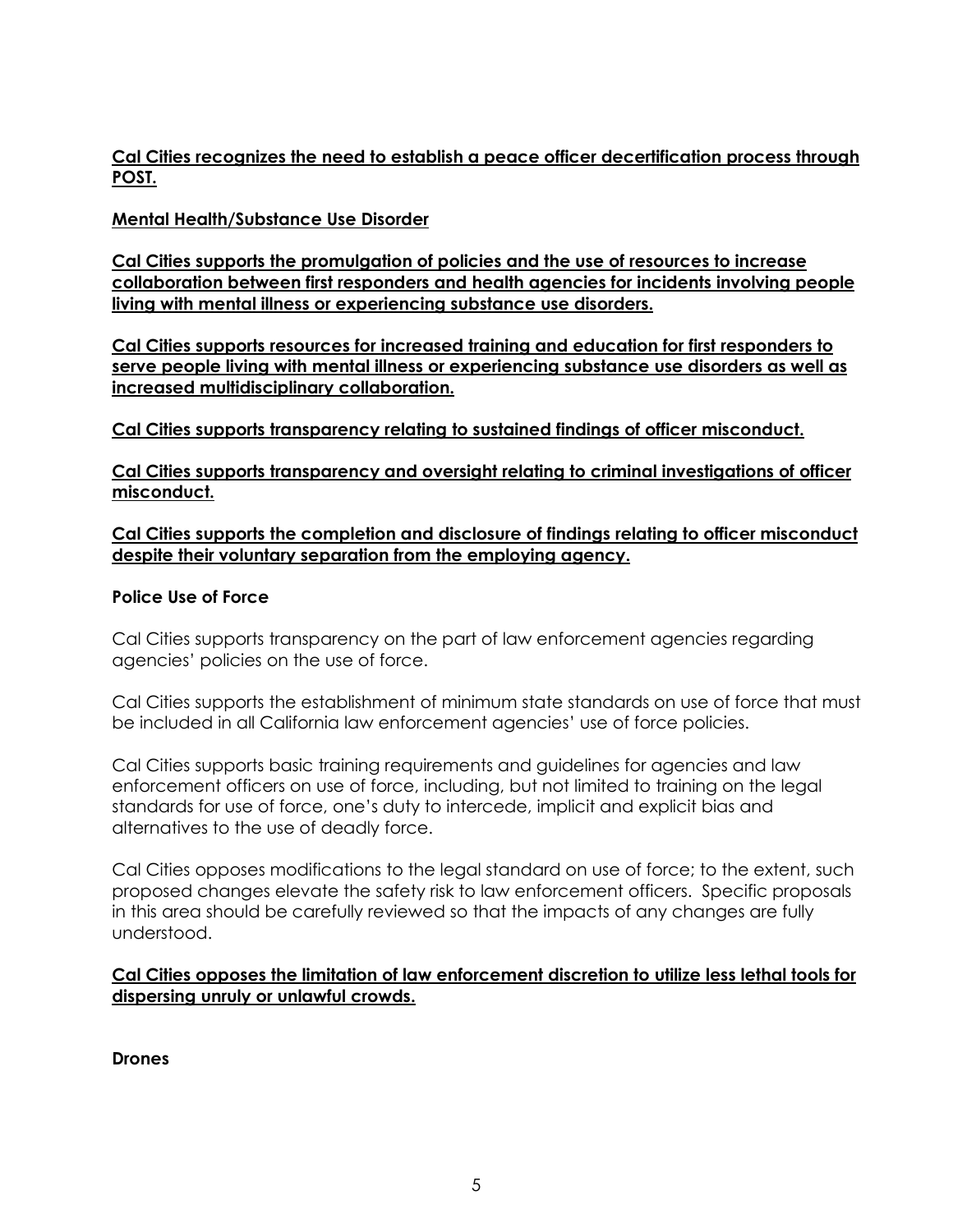Cal Cities supports policies that allow cities to impose reasonable time, place, and manner restrictions on the operation of drones in their jurisdictions.

Cal Cities supports policies that authorize local law enforcement to enforce state and local drone laws.

Cal Cities supports policies that promote the availability of information on state and local drone laws so that operators are aware of and accountable to local rules.

Cal Cities supports local agencies' ability to enact and enforce rules of general applicability, such as trespass, nuisance, or noise, in a manner that addresses unsafe drone operations.

Cal Cities supports the promotion of transparency to the public, and as technology permits, encourages local agencies to pursue the development and use of real-time drone tracking systems to ensure residents can look up the details of drones operating in a given area.

Cal Cities opposes state legislation or regulations that outright bans drones.

Cal Cities supports the establishment of governmental immunity for local jurisdictions that designate drone recreational areas, which notify the public that drones may be flying overhead, and that persons enter these designated areas at their own risk.

#### **Fireworks**

## **Cal Cities supports increased resources for local enforcement of illegal fireworks and aggressive interdiction efforts in collaboration with state agencies.**

#### **Wildland Urban Interface**

Cal Cities supports activities to cooperate, coordinate, and communicate in the development of better land use policies and wildland fuel management programs to decrease impacts to public health and safety resulting from wildland urban interface fires.

## **Nuisance Abatement**

Cal Cities supports enhanced local control over public nuisances including, but not limited to:

- Adult entertainment facilities:
- Problem alcohol establishments; and
- Properties where illegal drugs are sold.

#### **Violence**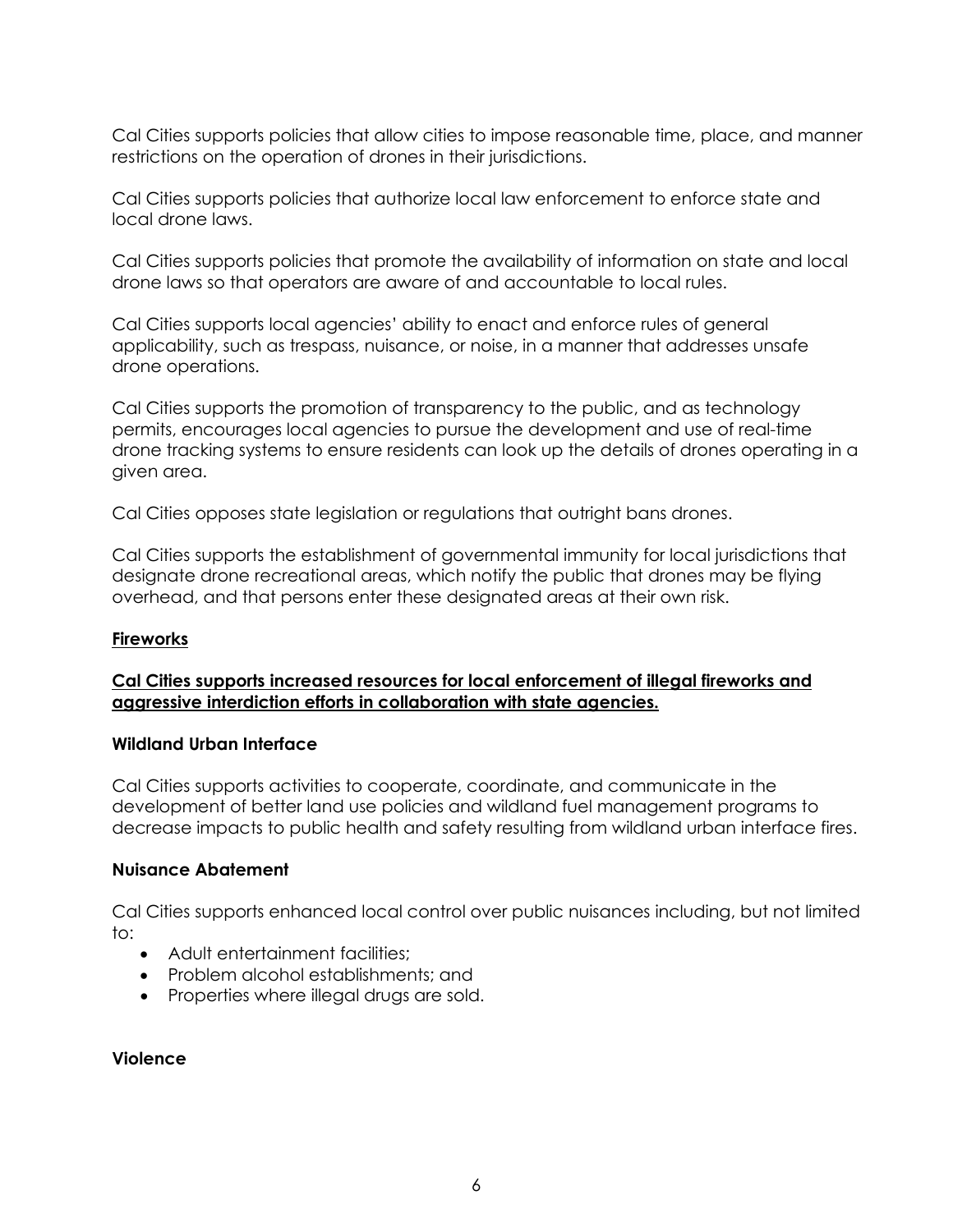Cal Cities supports the reduction of violence through strategies that address gang violence, domestic violence, youth access to tools of violence, including but not limited to firearms, knives, etc., and those outlined in the California Police Chiefs Policy Paper endorsed by Cal Cities Board of Directors.

Cal Cities supports the use of local, state, and federal collaborative prevention and intervention methods to reduce youth and gang violence.

## **Indian Gaming**

Cal Cities supports the following principles that are intended to balance tribal self-reliance with the local government mandate to protect the public health and safety.

- Require an Indian Tribe that plans to construct or expand a casino or other related businesses to seek review and approval of the local jurisdiction for such improvements consistent with state law and local ordinances including the California Environmental Quality Act, with the Tribal government acting as the lead agency and with judicial review in the California courts.
- Require mitigation of off-reservation impacts consistent with environmental protection laws that are at least as stringent as those of the surrounding local community and CEQA.
- Require written agreements between tribes and affected local agencies to ensure tribes are subject to local authority related to the infrastructure needs and services outlined above.
- Require adequate compensation from the tribes to the local agency providing the government services that are required by the tribal casino or related businesses.
- Ensure compensation to local agencies from the Special Distribution Fund for offreservation mitigation coupled with other sources to ensure adequate compensation.
- Require a judicially enforceable agreement between tribes and local jurisdictions on all of these issues before a new compact or an extended compact may become effective.
- Establish appropriate criteria and guidelines to address future compact negotiations.
- The Governor should establish and follow appropriate criteria to guide discretion of the Governor and the Legislature when considering whether to consent to tribal gaming on lands acquired in trust after October 17, 1988 and governed by the Indian Gaming Regulatory Act (25 U.S.C. § 2719).

## **Gaming**

Cal Cities supports measures expanding local control over local gaming operations, including but not limited to management of the hours of operation and number of tables in an establishment, as an effective tool to enhance related local revenue streams. Cal Cities opposes as a restriction on those same revenue streams measures that would further restrict such local control, including but not limited to the extension of existing statewide gaming moratoriums.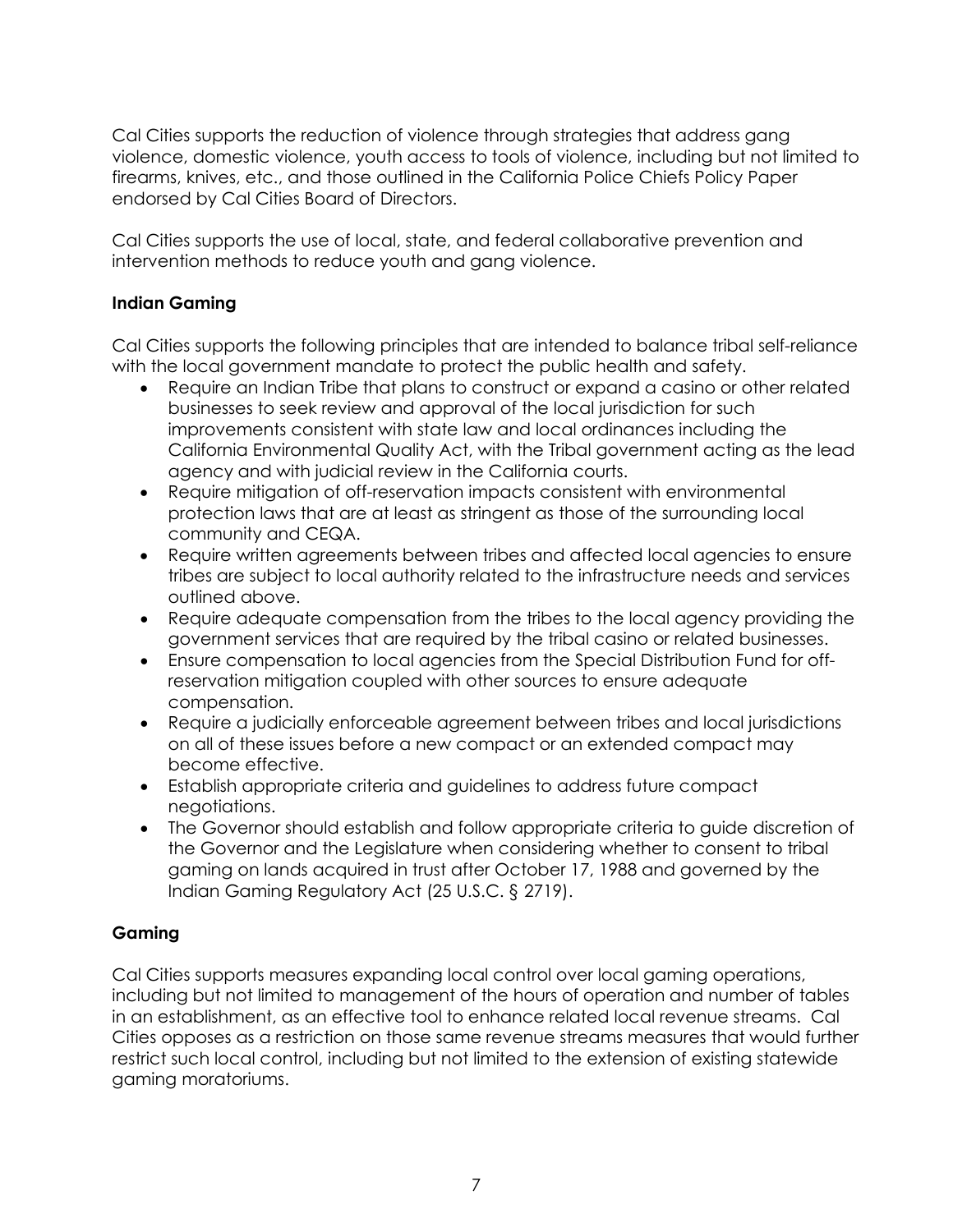## **Alcohol**

Cal Cities supports policies that limit the ability of minors to engage in alcohol consumption, and limit youth access to alcoholic beverages, so long as related statemandated programs or services provide for full reimbursement to all local agencies.

Cal Cities supports local policies that hold social hosts responsible for underage drinking that occurs on property under their possession, control, or authority.

Cal Cities supports additional penalties for repeat driving under the influence (DUI) offenders that include, but are not limited to, permanent revocation of an individual's driver's license.

Cal Cities supports legislation and other regulations intended to improve local governments' enforcement capability against alcohol licensees that are in violation of state law and local ordinances.

## **Cal Cities supports the ability of bars and restaurants to operate expanded outdoor premises with local and state approval.**

**Cal Cities supports the sale of alcoholic beverages for off-sale consumption if the beverages are in manufacturer prepackaged containers with local and state approval.**

## **Cannabis Regulation**

Cal Cities regards as a vital interest the maintenance of local control over medical and adult use cannabis businesses, and supports measures that enhance and protect maximum local regulatory, land use, and enforcement authority in relation to such businesses.

Reaffirming that local control is paramount, Cal Cities holds that cities must retain the authority to regulate all medical and adult use cannabis businesses if the regulation relates to location, operation, or establishment to best suit the needs of the community.

Cal Cities affirms that revenue or other financial benefits from creating a statewide tax structure on medical cannabis should be considered only after the public safety and health ramifications are fully evaluated and addressed.

While the value of cannabis as a physical or mental health treatment option is uncertain, Cal Cities recognizes the need for proactive steps to mitigate the proliferation of unlawful medical cannabis businesses and other access points acting outside state or local regulation.

Cal Cities supports cannabis regulation only to the degree that any such regulatory structure preserves and upholds local control and the police power of local governments pursuant to Article XI, Section 7 of the California Constitution.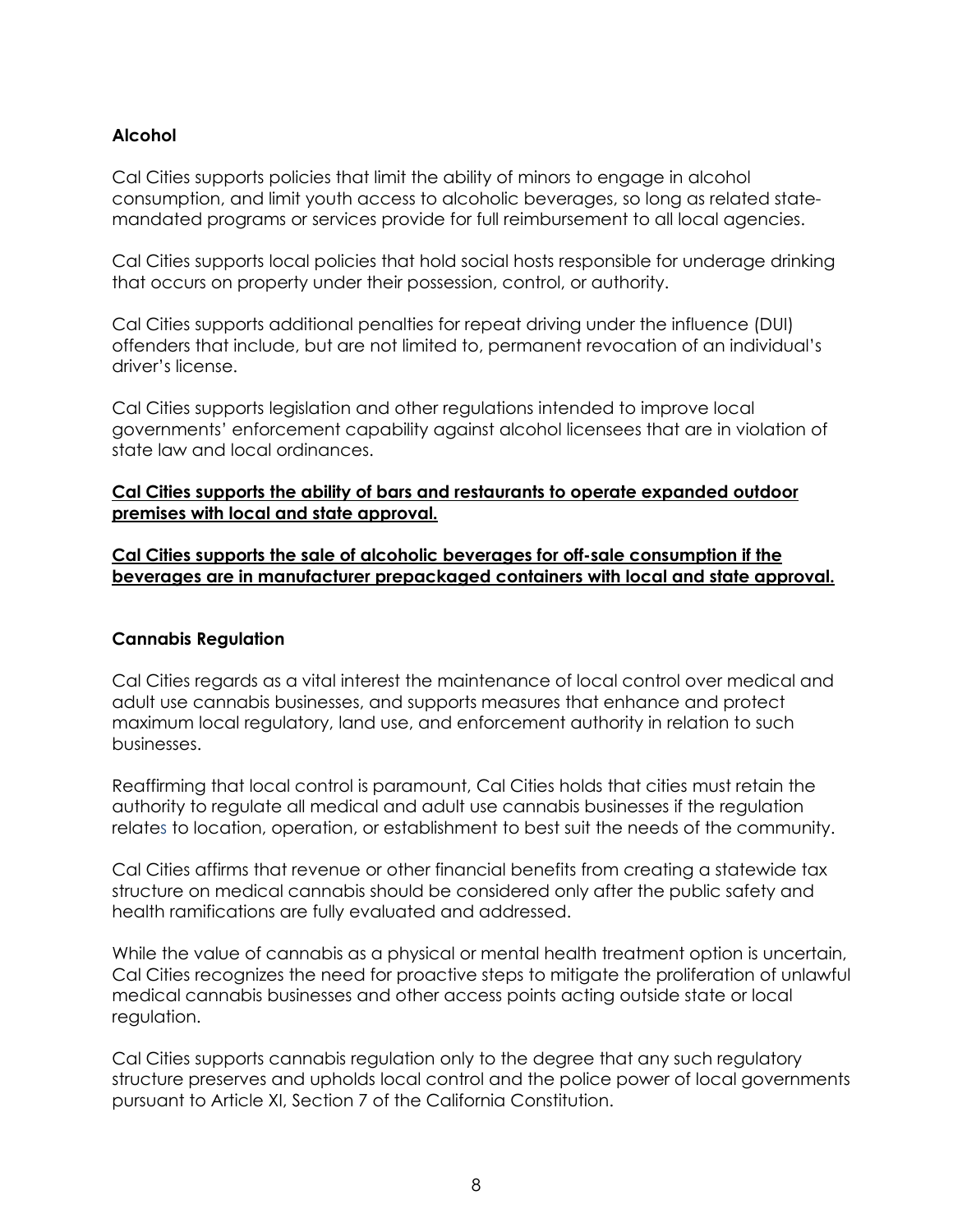Cal Cities opposes policies that prohibit local law enforcement from cooperating with federal authorities on investigations into matters involving violations or other criminal activity by cannabis licensees, including but not limited to money laundering, sales to minors and diversion.

## **Graffiti**

Cal Cities endorses the "Tag You Lose" anti-graffiti campaign and encourages other cities to implement this program into their existing anti-graffiti programs.

Cal Cities supports increased authority and resources devoted to cities for abatement of graffiti and other acts of public vandalism.

#### **Sex Offender Management**

Cal Cities supports policies that will assist local law enforcement with the comprehensive and collaborative management of sex offenders, including tools for tracking the location of sex offenders within local jurisdictions, so long as state-mandated programs provide for full reimbursement to all local agencies.

#### **Corrections**

Cal Cities supports constitutional protections for state funded corrections realignment programs, so long as it includes funding for local police department needs. Cal Cities also supports increasing city representation and participation on the Community Corrections Partnerships, who are charged with developing local corrections plans.

#### **Firearms**

Cal Cities recognizes that mental illness and firearms form a dangerous combination that threatens public safety. Consequently, Cal Cities supports policies that restrict persons with mental health disorders from possessing or owning a firearm. Cal Cities supports policies that ultimately allow such persons to petition for retrieval of their firearms.

Cal Cities supports local law enforcement agencies retaining the discretion to issue a concealed carry weapon permit, and thereby opposes policies that mandate the issuance of such permits.

## **Cal Cities supports the honoring of Gun Violence Restraining Orders (GVROs) that are issued by other states.**

**Miscellaneous**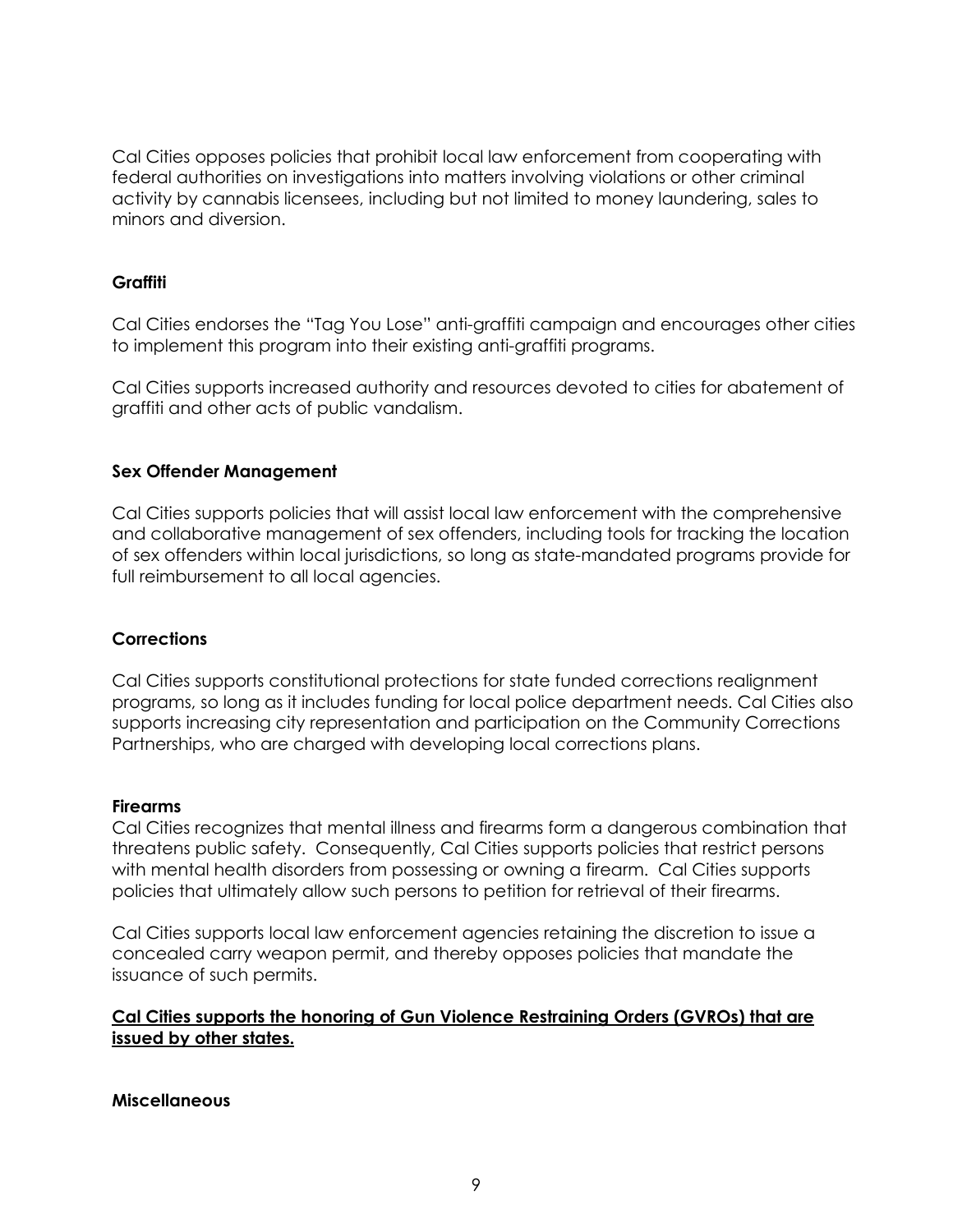Cal Cities opposes reductions to city authority to regulate needle and syringe accessibility and exchange programs.

Cal Cities asks any company manufacturing or marketing or planning to manufacture or market colored-tread tires in California to voluntarily abandon such a product line and thereby prevent the public safety, environmental and social problems these tires can potentially cause.

Cal Cities warns those individuals who advocate or perpetrate hate, not to test the cities' resolve to oppose them as each city is encouraged to vigorously pursue a course of investigation, apprehension, prosecution, conviction, and incarceration of all those who participate in hate crimes.

**Note**: Cal Cities will review new legislation to determine how it relates to existing Cal Cities policies and guiding principles. In addition, because this document is updated every two years to include policies and guiding principles adopted by Cal Cities during the previous two years, there may be new, evolving policies under consideration or adopted by Cal Cities that are not reflected in the current version of this document. However, all policies adopted by Cal Cities Board of Directors or Cal Cities General Assembly become Cal Cities policy and are binding on Cal Cities, regardless of when they are adopted and whether they appear in the current version of "Summary of Existing Policies and Guiding Principles."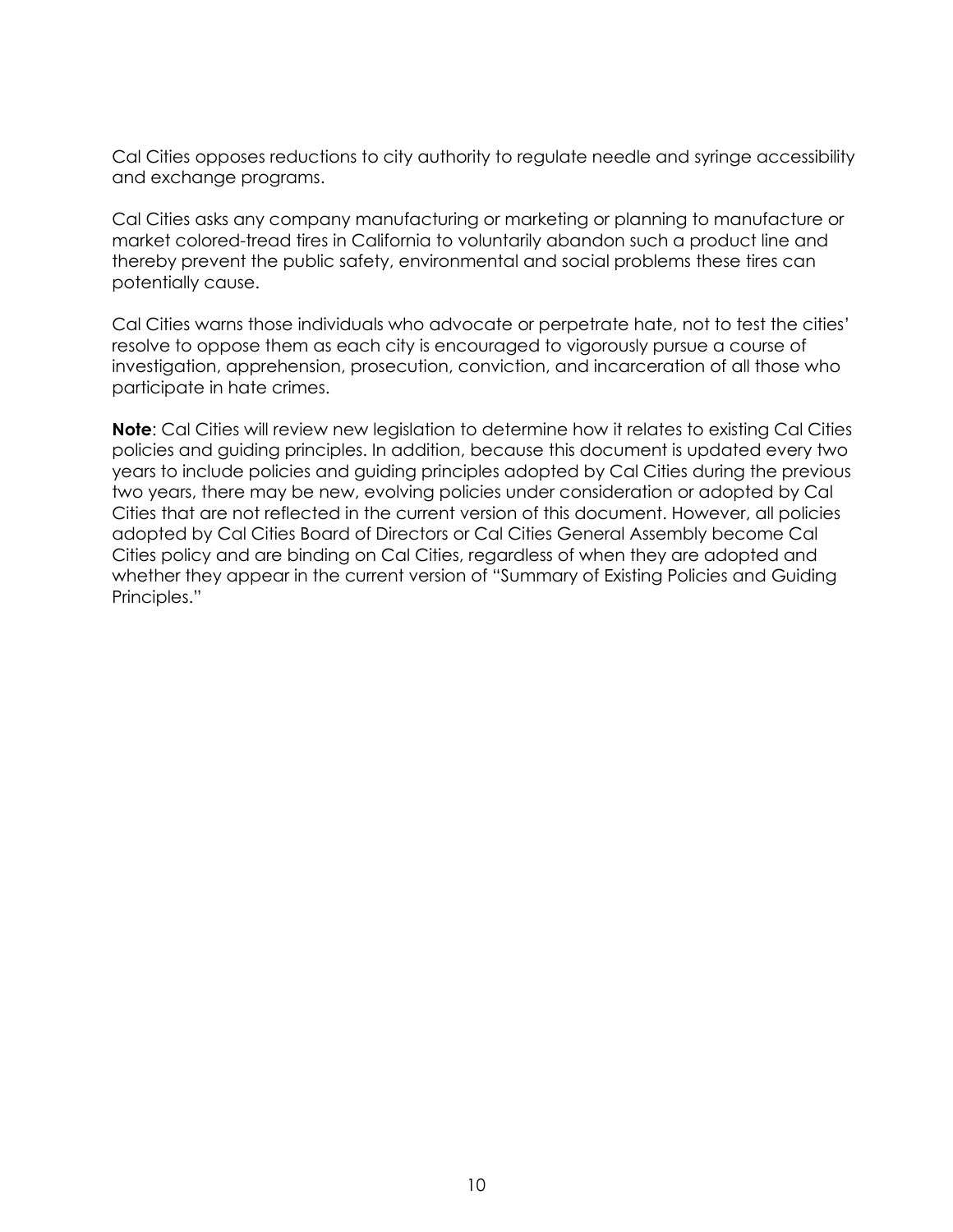## **ATTACHMENT C**



## **Public Safety Policy Committee Legislative Agenda February 11, 2022**

## **Staff:** Elisa Arcidiacono, Legislative Representative, (916) 658-8252

## **1. [AB 1597 \(Waldron\)](https://ctweb.capitoltrack.com/public/search.aspx?id=ad485199-37cd-42cd-8217-d19b4d257119&session=21&s=ab%201597&t=bill) Shoplifting: Increased Penalties for Prior Crimes.**

#### **Overview:**

This measure would reinstate a provision of law repealed by Proposition 47 that if a person has been convicted three or more times of petty theft, grand theft, or other specified crimes and is subsequently convicted of petty theft is subject to imprisonment in a county jail not exceeding one year or in a county jail for 18 months or two or three years.

#### **Bill Description:**

Specifically, this measure would:

- Increase penalties for offenders with prior theft convictions.
- Submit the provisions of the bill that amend the initiative statute to the electors for their approval at the November 8, 2022, consolidated election.

#### **Background:**

#### *The genesis of AB 1597:*

The existing Safe Neighborhoods and Schools Act, enacted as an initiative statute by Proposition 47 (2014), makes the theft of property that does not exceed \$950 in value petty theft, and makes that crime punishable as a misdemeanor, with certain exceptions. The initiative statute defines shoplifting as entering a commercial establishment with the intent to commit larceny while that establishment is open during regular hours, where the value of the property that is taken or intended to be taken does not exceed \$950. The initiative statute requires that shoplifting be punished as a misdemeanor.

Existing law, as amended by Proposition 47, provides that a registered sex offender or a person with a prior conviction for certain serious or violent felonies, such as a sexually violent offense, who commits petty theft, is subject to imprisonment in the county jail for up to one year or in the state prison for 16 months, or two or three years.

#### **Fiscal Impact:**

The bill would require the issue to be placed on the ballot with associated costs. Additionally, these changes may have impacts on the programs and services funded through "Proposition 47 savings" as incarceration costsmay increase.

#### **Existing Cal Cities Policy:**

Cal Cities supports the promotion of public safety through stiffer penalties for violent offenders.

Cal Cities has existing policy relating only to metal theft specifically.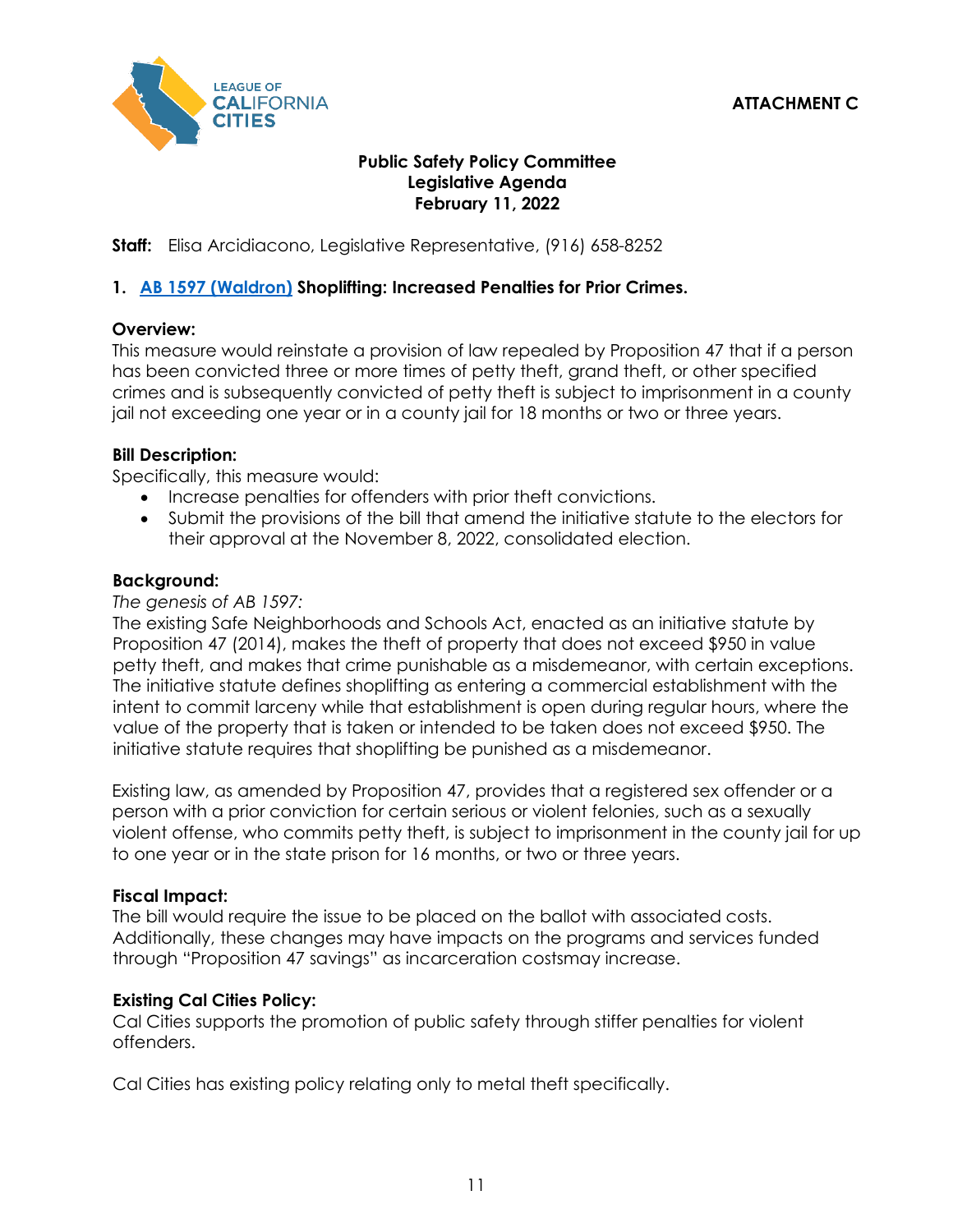## **Staff Comments:**

This bill addresses the issue of serial theft which has been impacting law enforcement resources and local businesses and economies. The potential for increased jail time may serve as the appropriate deterrent for repeat offenders.

## **Support**

None on file at this time.

## **Opposition**

None on file at this time.

#### **Staff Recommendation:**

Cal Cities staff recommends the committee discuss and make a recommendation to the Board of Directors.

#### **Committee Recommendation:**

#### **Board Action:**

## **2. [AB 1599 \(Kiley\)](https://ctweb.capitoltrack.com/public/search.aspx?id=ad485199-37cd-42cd-8217-d19b4d257119&session=21&s=ab%201599&t=bill) Proposition 47: Repeal.**

This measure would repeal the changes and additions made by Proposition 47, except those related to reducing the penalty for possession of concentrated cannabis.

#### **Bill Description:**

Specifically, this measure would:

- Strike all provision of Proposition 47 from statute, expect for the reduction of penalties relating to the possession of cannabis; and
- Provide for the submission of this measure to the voters for approval at the next statewide general election.

#### **Background:**

#### *The genesis of AB 1599:*

California voters passed the Safe Neighborhoods and Schools Act in 2014. This citizen's initiative implemented broad changes to felony sentencing laws within California's criminal justice system. Under Proposition 47, for "shoplifting", a person would be charged with a misdemeanor if the value of the stolen property was less than \$950. It also reclassified certain "wobbler" crimes such as writing a bad check and forgery. Proposition 47 reclassified certain types of grand theft from felonies to misdemeanors. Examples include firearms and agricultural equipment worth less than \$950. It changed certain drug possession offenses from felonies to misdemeanors. Proposition 47 authorized defendants serving sentences for felony offenses that would have qualified as misdemeanors under the proposition to petition courts for resentencing. It authorized defendants to retroactively apply their new reclassified convictions to past sentences with the result being that their sentence was shortened or changed.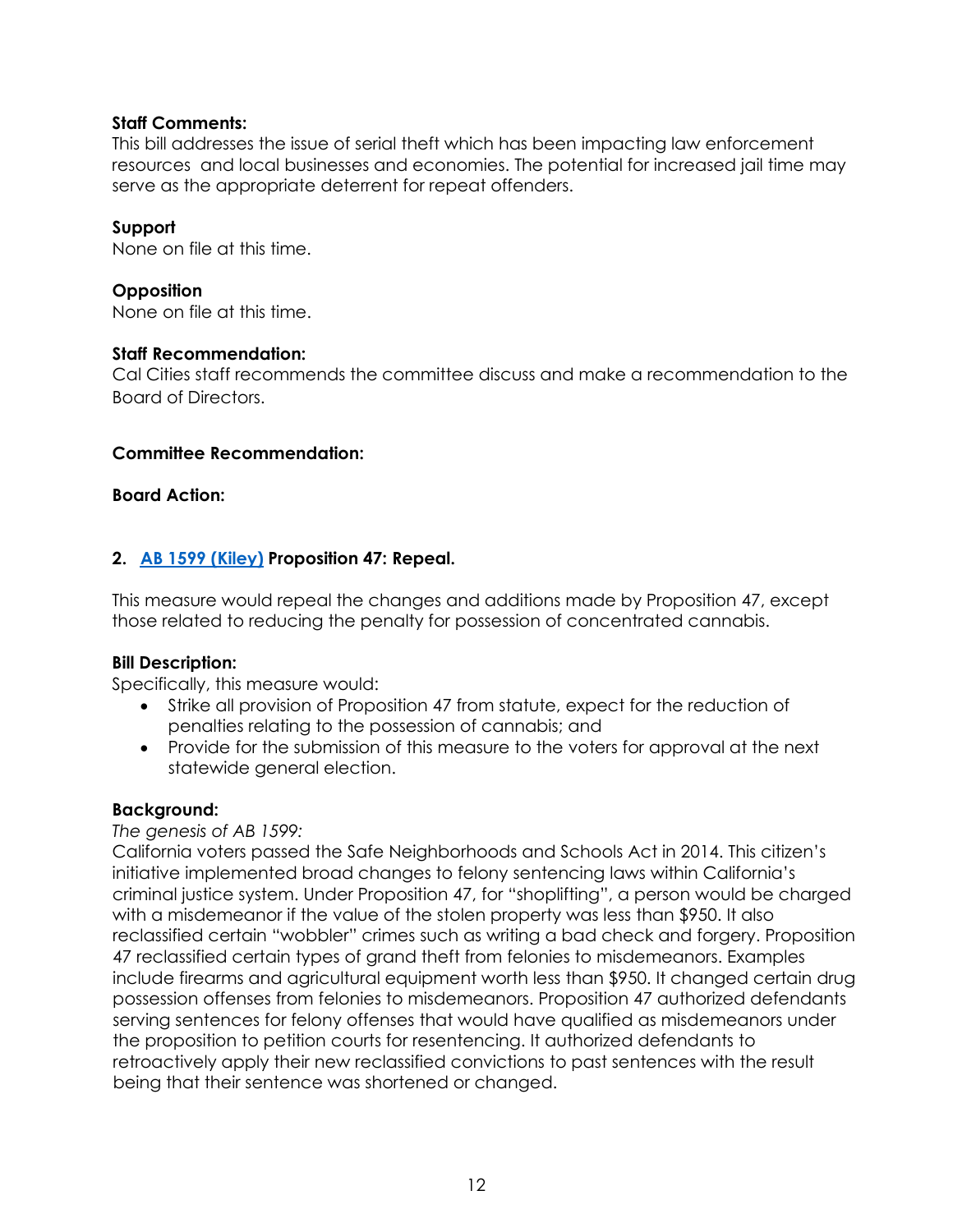According to the author, "A 2018 report by the Public Policy Institute of California found that the passage of Proposition 47 directly correlated to the 9% uptick in larceny thefts throughout the state. The Times of San Diego declared that Proposition 47 has "bolstered" criminals engaging in these types of crimes because they know they will not be severely punished for their actions. Proposition 47 has wreaked havoc on our state since 2014. Increased crime negatively affects our communities, businesses, and most importantly, our constituents."

### **Fiscal Impact:**

The bill would require the issue to be placed on the ballot with associated costs. Additionally, these changes will likely have impacts on the programs and services funded through "Prop 47 savings" as costs of incarceration will increase.

## **Existing Cal Cities Policy:**

Cal Cities supports the promotion of public safety through stiffer penalties for violent offenders.

Cal Cities has existing policy relating only to metal theft specifically.

## **Staff Comments:**

This bill takes a much more extreme position than Cal Cities has taken in the past. Proposition 20 (2020), which Cal Cities supported, would have increased penalties for serial theft and organized retail theft, changed the consideration process for early release under Proposition 57, and expanded DNA collection for misdemeanor offenses.

#### **Support**

None on file at this time.

#### **Opposition**

None on file at this time.

#### **Staff Recommendation:**

Cal Cities staff recommends the committee discuss and make a recommendation to the Board of Directors.

#### **Committee Recommendation:**

## **Board Action:**

#### **3. [AB 1603 \(Salas\)](https://ctweb.capitoltrack.com/public/search.aspx?id=ad485199-37cd-42cd-8217-d19b4d257119&session=21&s=ab%201603&t=bill) Theft: Shoplifting: Amount.**

#### **Overview:**

This measure would amend Proposition 47 by reducing the threshold amount for petty theft and shoplifting from \$950 to \$400.

#### **Bill Description:**

Specifically, this measure would: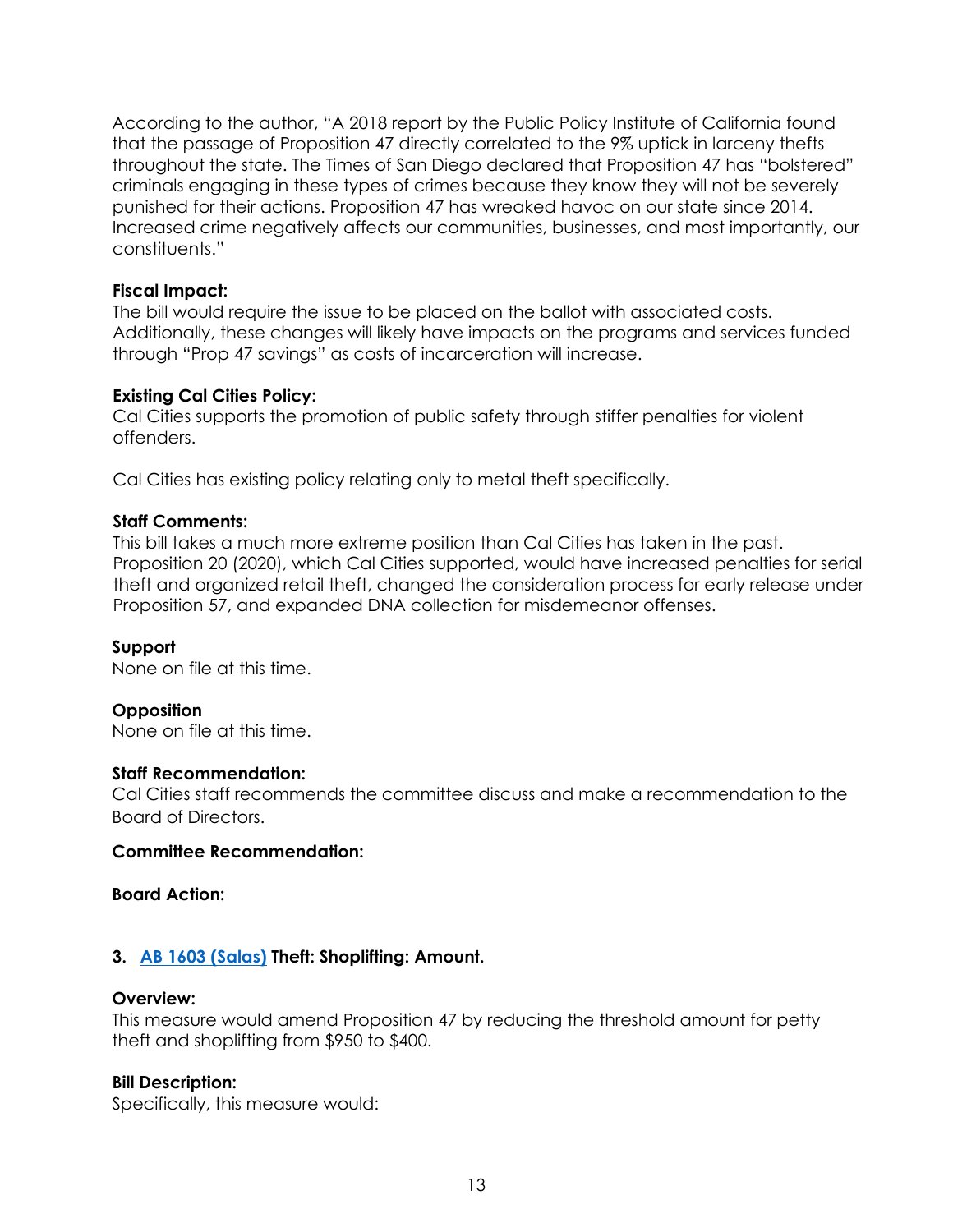- Reduces the threshold amount for petty theft and shoplifting from \$950 to \$400, back to its original threshold before the passage of Proposition 47 in 2014; and
- Place the issue back on the ballot for voter approval.

### **Background:**

## *The genesis of AB 1603:*

In 2014, California voters passed Proposition 47 which, among other things, lowered the crimes of certain thefts and receiving stolen property to misdemeanors when the value of the stolen goods was less than \$950. Proposition 47 more than doubled the amount a suspect can steal before facing a felony from \$450 to \$950.

According to the author, "Since its passage, California has experienced a brazen increase in widespread theft, including "smash-and-grab" robberies, which have terrorized cities throughout the state. Over the past year, the National Retail Security Survey report stated that about 69 percent of retailers said they had seen an increase in organized retail crime activity. The report also notes that retailers report that gangs have become more aggressive and violent than in years past. Some 65 percent of respondents noted the increase in violence, while 37 percent said organized retail crime gangs were much more aggressive than in the past. Additionally, California prosecutors state that numbers of thefts are likely underreported, as business owners are discouraged from filing reports since the penalty against criminals has been reduced to a misdemeanor, which usually does not result in any jail time."

#### **Fiscal Impact:**

The bill would require the issue to be placed on the ballot with associated costs. Additionally, these changes will likely have impacts on the programs and services funded through "Prop 47 savings" as costs of incarceration will increase.

#### **Existing Cal Cities Policy:**

Cal Cities supports the promotion of public safety through stiffer penalties for violent offenders.

Cal Cities has existing policy relating only to metal theft specifically.

#### **Staff Comments:**

This bill lowers the threshold for felony filing of charges for petty theft and shoplifting based on the dollar amount; however, this does not address the issue of serial theft would arguably be a more efficient change for our law enforcement partners. It could be beneficial in addressing some issues.

#### **Support**

None on file at this time.

## **Opposition**

None on file at this time.

#### **Staff Recommendation:**